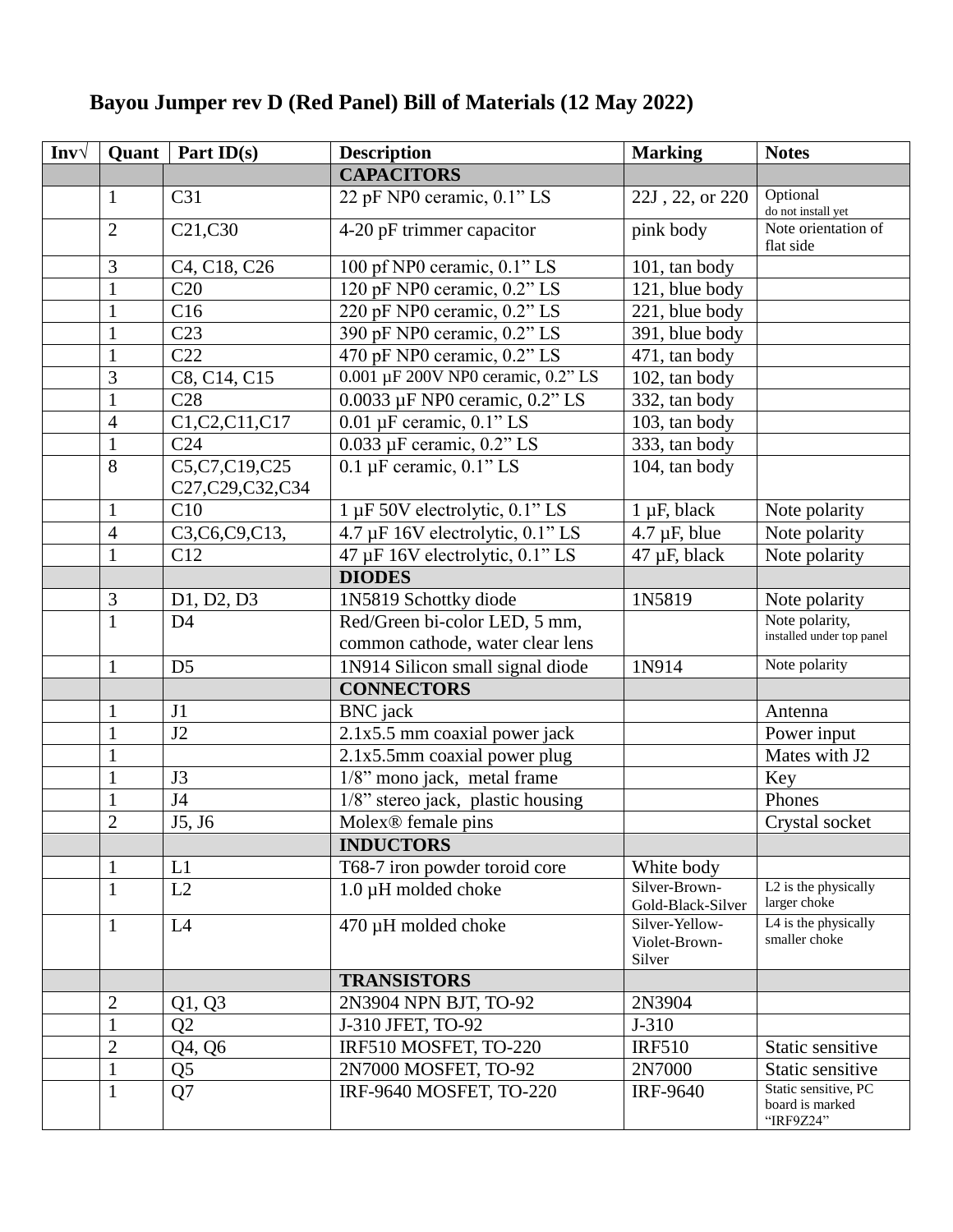|                   |                                 | <b>RESISTORS</b>                      |                    |                                                      |
|-------------------|---------------------------------|---------------------------------------|--------------------|------------------------------------------------------|
| 1                 | R <sub>16</sub>                 | $100 \Omega$ 1/4W 5% resistor         | <b>BRN-BLK-BRN</b> |                                                      |
| $\overline{2}$    | R17, R19                        | $1.0 K$ 1/4W 5% resistor              | <b>BRN-BLK-RED</b> | R19 is installed under the<br>top panel              |
| $\mathbf{1}$      | R20                             | 2.2 K 1/4W 5% resistor                | <b>RED-RED-RED</b> | $\overline{R20}$ is installed under the<br>top panel |
| $\mathbf{1}$      | R <sub>3</sub>                  | 2.7 K 1/4W 5% resistor                | RED-VIO-RED        |                                                      |
| $\overline{2}$    | R7, R12                         | 3.3 K 1/4W 5% resistor                | ORG-ORG-RED        |                                                      |
| $\mathbf{1}$      | R <sub>5</sub>                  | 33 K 1/4W 5% resistor                 | ORG-ORG-ORG        |                                                      |
| $\mathbf{1}$      | R15                             | 100 K 1/4W 5% resistor                | <b>BRN-BLK-YEL</b> |                                                      |
| $\mathbf{1}$      | R13                             | 330 K 1/4W 5% resistor                | ORG-ORG-YEL        |                                                      |
| $\overline{4}$    | R9, R11, R14, R18               | 470 K 1/4W 5% resistor                | YEL-VIO-YEL        |                                                      |
| $\overline{2}$    | R <sub>2</sub> , R <sub>4</sub> | $1.0 M$ 1/4W 5% resistor              | <b>BRN-BLK-GRN</b> |                                                      |
| $\mathbf{1}$      | R21                             | 4.7 K 1/4W 5% resistor                | YEL-VIO-RED        |                                                      |
| $\mathbf{1}$      | R22                             | 10 K 1/4W 5% resistor                 | <b>BRN-BLK-ORG</b> |                                                      |
|                   |                                 | <b>POTENTIOMETERS</b>                 |                    |                                                      |
| $\mathbf{1}$      | R1                              | 5.0 K potentiometer                   | B5 02              | $50x10^2 = 5,000$                                    |
| 3                 | R6, R8, R10                     | 50 K potentiometer                    | <b>B503</b>        | $50x10^3 = 50,000$                                   |
|                   |                                 | <b>SWITCH</b>                         |                    |                                                      |
| $\mathbf{1}$      | SW1                             | 4-pole 3-position rotary switch       |                    |                                                      |
|                   |                                 | <b>INTEGRATED CIRCUITS</b>            |                    |                                                      |
| $\mathbf{1}$      | U1                              | NJM2113 audio amp DIP-8               | NJM2113            | Use supplied socket                                  |
| $\mathbf{1}$      | U <sub>2</sub>                  | 78L06 voltage regulator TO-92         | 78L06              |                                                      |
|                   |                                 | <b>CRYSTALS</b>                       |                    |                                                      |
| $\mathbf{1}$      | X1                              | 7030 kHz quartz crystal HC-49         | 7030               |                                                      |
| 1                 | X2                              | 7122 kHz quartz crystal HC-49         | 7122               |                                                      |
| $\overline{2}$    |                                 | Crystal Adapter PC board              | Cajun Crystals     |                                                      |
|                   |                                 | <b>OTHER HARDWARE</b>                 |                    |                                                      |
| $\mathbf{1}$      |                                 | Top panel PC board                    | Rev C              | red solder mask                                      |
| $\mathbf{1}$      |                                 | Main PC board                         | Rev C              | green solder mask                                    |
| $\overline{2}$    |                                 | Nylon screw insulator/bushing         |                    | Use with $J5 & 16$                                   |
| $\mathbf{1}$      |                                 | "chicken head" pointer knob, will     |                    | OFF-Rx-Tx                                            |
|                   |                                 | require an Allen wrench, 1.5 mm       |                    | switch                                               |
| 3                 |                                 | Small control knob                    |                    | VOLUME, REGEN,<br><b>ATTEN</b> controls              |
| $\mathbf{1}$      |                                 | Large dial knob                       |                    | Main tuning                                          |
| $\overline{4}$    |                                 | 2" long x 3/8" square wood post       |                    | For box mounting                                     |
| 15                |                                 | $\frac{3}{8}$ " #6-32 machine screw   |                    | For standoffs                                        |
| 6                 |                                 | $5/8$ " #6-32 F-F hex standoff        |                    | Board-to-board                                       |
| $\mathbf{1}$      |                                 | $\frac{1}{2}$ "#6-32 M-F hex standoff |                    | For xtal test post                                   |
|                   |                                 | $3/16$ " #6-32 machine screw          |                    | For xtal test post                                   |
| $\mathbf{1}$      |                                 | 3/8" #6-32 F-F hex standoff           |                    | For CW key                                           |
| $\mathbf{1}$      |                                 | Key knob                              |                    | For CW key                                           |
| 4                 |                                 | #6-32 hex nuts                        |                    | For CW key                                           |
| $\mathbf{1}$      |                                 | PCB "leaf spring" lever               |                    | For CW key                                           |
|                   |                                 | #6 flat washers                       |                    | For CW key                                           |
| 4<br>$\mathbf{1}$ |                                 | $3/8$ " #8-32 BRASS screw             |                    | For CW key                                           |
|                   |                                 | #6-32 sheet metal screws              |                    |                                                      |
| $\overline{4}$    |                                 |                                       |                    | joins panel to box                                   |
| $\mathbf{1}$      |                                 | #4-40 x $\frac{1}{2}$ " machine screw |                    | For Q7 mounting                                      |